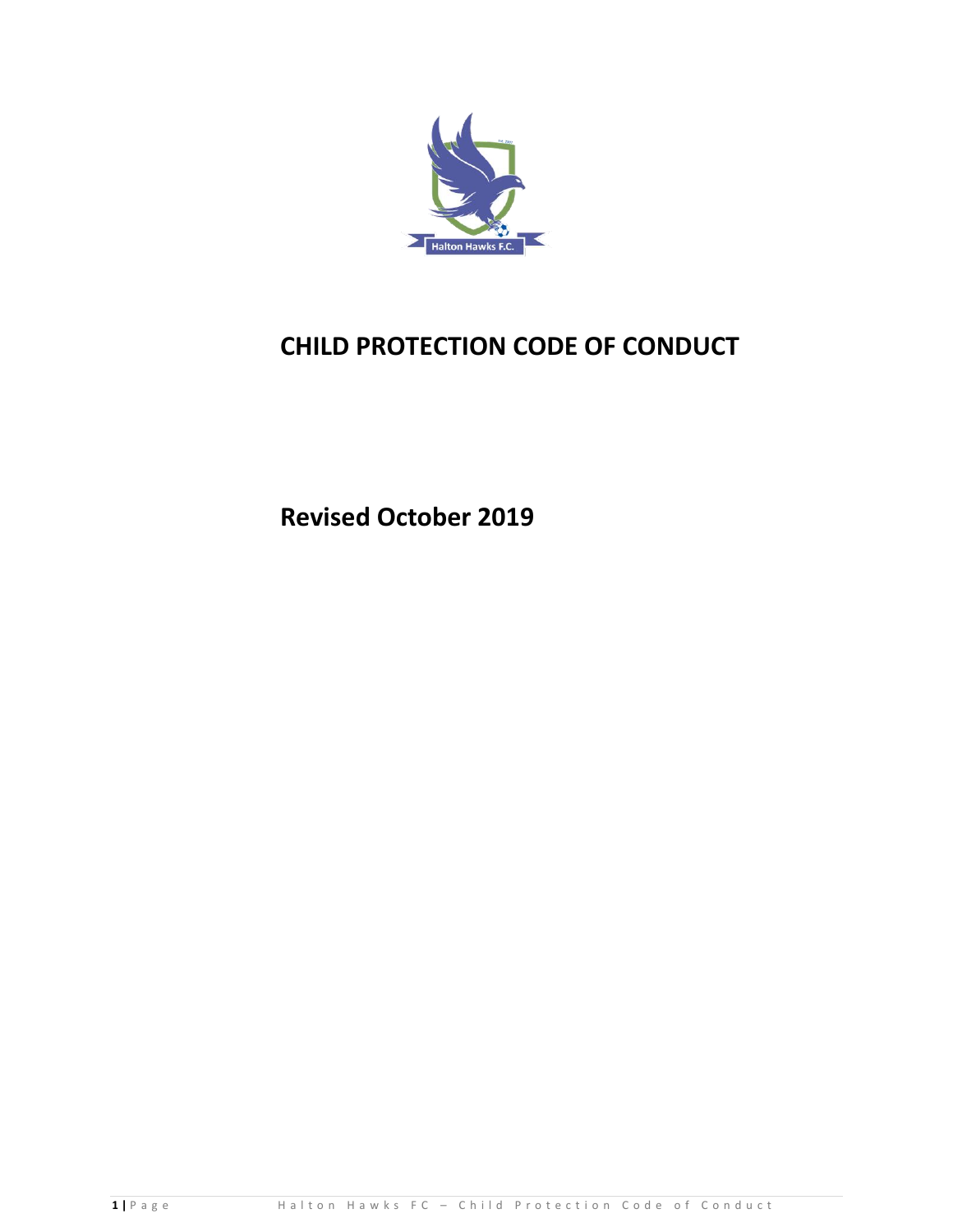## Contents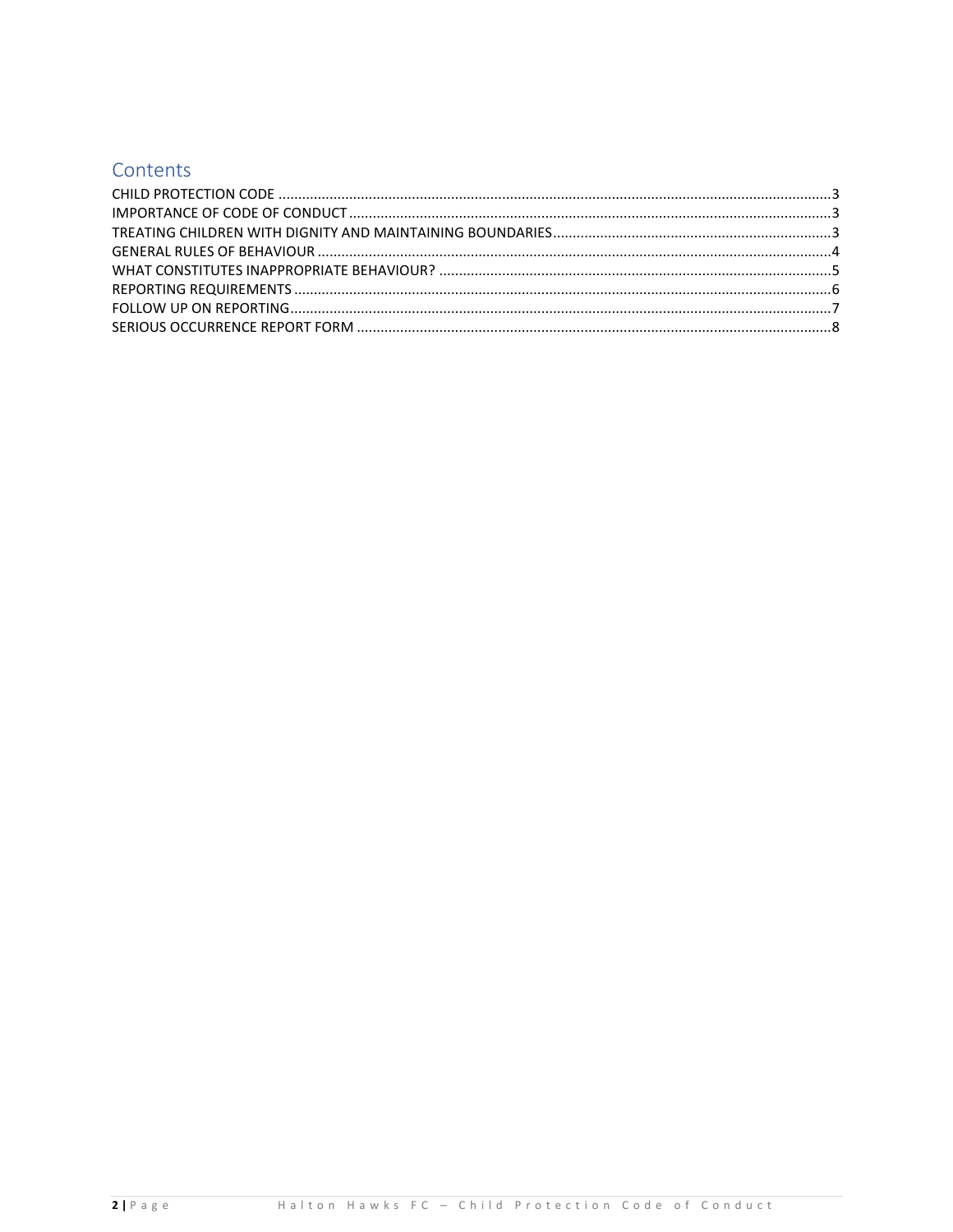## <span id="page-2-0"></span>CHILD PROTECTION CODE

The Halton Hawks FC has developed the following Child Protection Code of Conduct to guide our staff their interactions with children. The safety, rights and well-being of children we serve are at the core of HHFC 's daily programs. The Halton Hawks FC nurtures supportive relationships with children while balancing and encouraging appropriate boundaries.

## <span id="page-2-1"></span>IMPORTANCE OF CODE OF CONDUCT

The Halton Hawks FC is committed to ensuring all children are protected and safe. A Code of Conduct is an important part of creating safe environments for children. The safety, rights and wellbeing of children participating in our programs is a priority in the daily operations of the Halton Hawks FC .

The intent of the Code of Conduct is to guide the Club's staff in developing healthy relationships with the children involved in sport programs delivered by HHFC , and to model appropriate boundaries for children.

## <span id="page-2-2"></span>TREATING CHILDREN WITH DIGNITY AND MAINTAINING BOUNDARIES

All staff must:

- Treat all children with respect and dignity
- Establish, respect, and maintain appropriate boundaries with all children and families involved in activities or programs delivered by the organization

It is important to monitor your own behaviour towards children, and pay close attention to the behaviour of your peers to ensure that behaviour is appropriate and respectful, and will be perceived as such by others.

All of staff's interactions and activities with children should be:

- known to HHFC and the parents of the child
- tied to staff duties,
- designed to develop the child's skills within HHFC programming

Staff always must consider the child's reaction to any activities, conversations, behaviour or other interactions. If at any time staff member is in doubt about the appropriateness of his/her own behaviour or the behaviour of others, staff member should discuss it with the COO of Halton Hawks FC .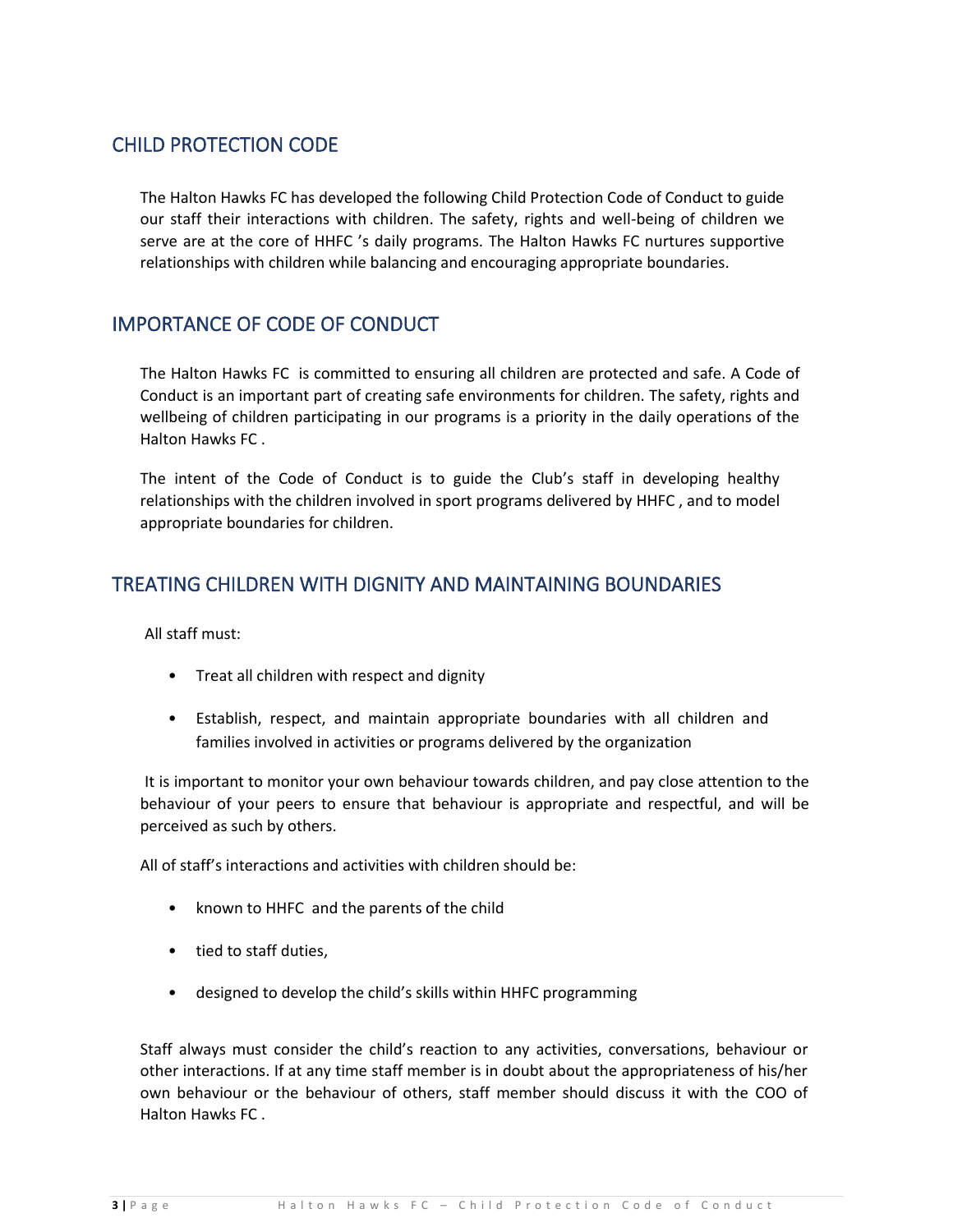Examples of unacceptable behaviour toward a child:

- embarrassing
- shaming
- blaming
- humiliating
- putting them down

### <span id="page-3-0"></span>GENERAL RULES OF BEHAVIOUR

Staff of Halton Hawks FC must not:

- Engage in any sort of physical contact with a child that may make the child or a reasonable observer feel uncomfortable, or that may be seen by a reasonable observer to be violating reasonable boundaries.
- Engage in any communication with a child within or outside of duties with the child, that may make the child uncomfortable or that may be seen by a reasonable observer to be violating reasonable boundaries.
- Engage in any behaviour that goes against (or appears to go against) the organization's mandate, policies, or Code of Conduct to Protect Children, regardless of whether or not they are serving the organization at that moment.
- Conduct their own investigation into allegations or suspicions of potentially illegal or inappropriate behaviour – it is a staff duty to report the matter to the designated person, Child Welfare Agency, or law enforcement, not to investigate.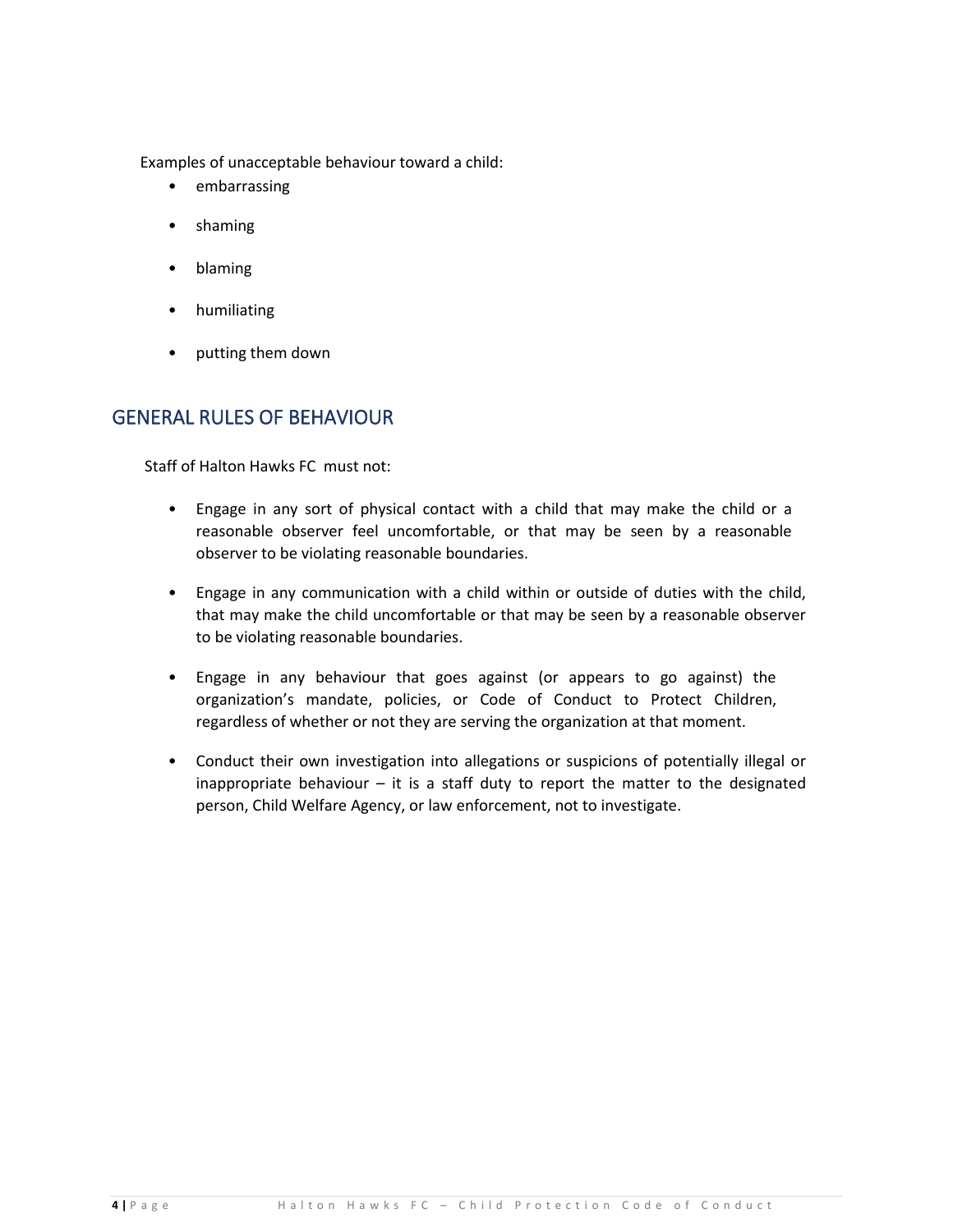## <span id="page-4-0"></span>WHAT CONSTITUTES INAPPROPRIATE BEHAVIOUR?

Inappropriate behaviour includes:

- 1. Inappropriate Communication with a child or his/her family outside of the context of duties for the organization, regardless of who initiated the exchange. For example:
	- Personal phone calls not tied to duties with the child

• Electronic communications (email, text message, instant message, online chats, social networking including "friending", etc.) not tied to duties with the child

- Personal letters not tied to duties
- Excessive communications (online or offline)
- 2. Inappropriate Contact Spending unauthorized time with a child outside of designated HHFC duties.
- 3. Favouritism

Singling out a child or certain children and providing special privileges and attention. For example, paying a lot of attention to, giving or sending personalized gifts, or allowing privileges that are excessive, unwarranted or inappropriate.

- 4. Pictures taken as part of staff's job duties are acceptable, however, the pictures are to remain with the organization and not be used by staff in a personal capacity.
- 5. Inappropriate behaviour also includes:
	- Telling sexual jokes to a child, or making comments to a child that are or is in any way suggestive, explicit or personal.
	- Showing a child material that is sexual in nature, including, signs, cartoons, graphic novels, calendars, literature, photographs, screen savers, or displaying such material in plain view of a child, or making such material available to a child.
	- Intimidating or threatening a child.
	- Making fun of a child

Inappropriate behaviour will not be tolerated, especially as it relates to the well-being of the children involved in activities or programs delivered by the Halton Hawks FC .

Whether or not a particular behaviour or action constitutes inappropriate behaviour will be a matter determined by HHFC having regard to all of the circumstances, including past behaviour, and allegations or suspicions related to such behaviour.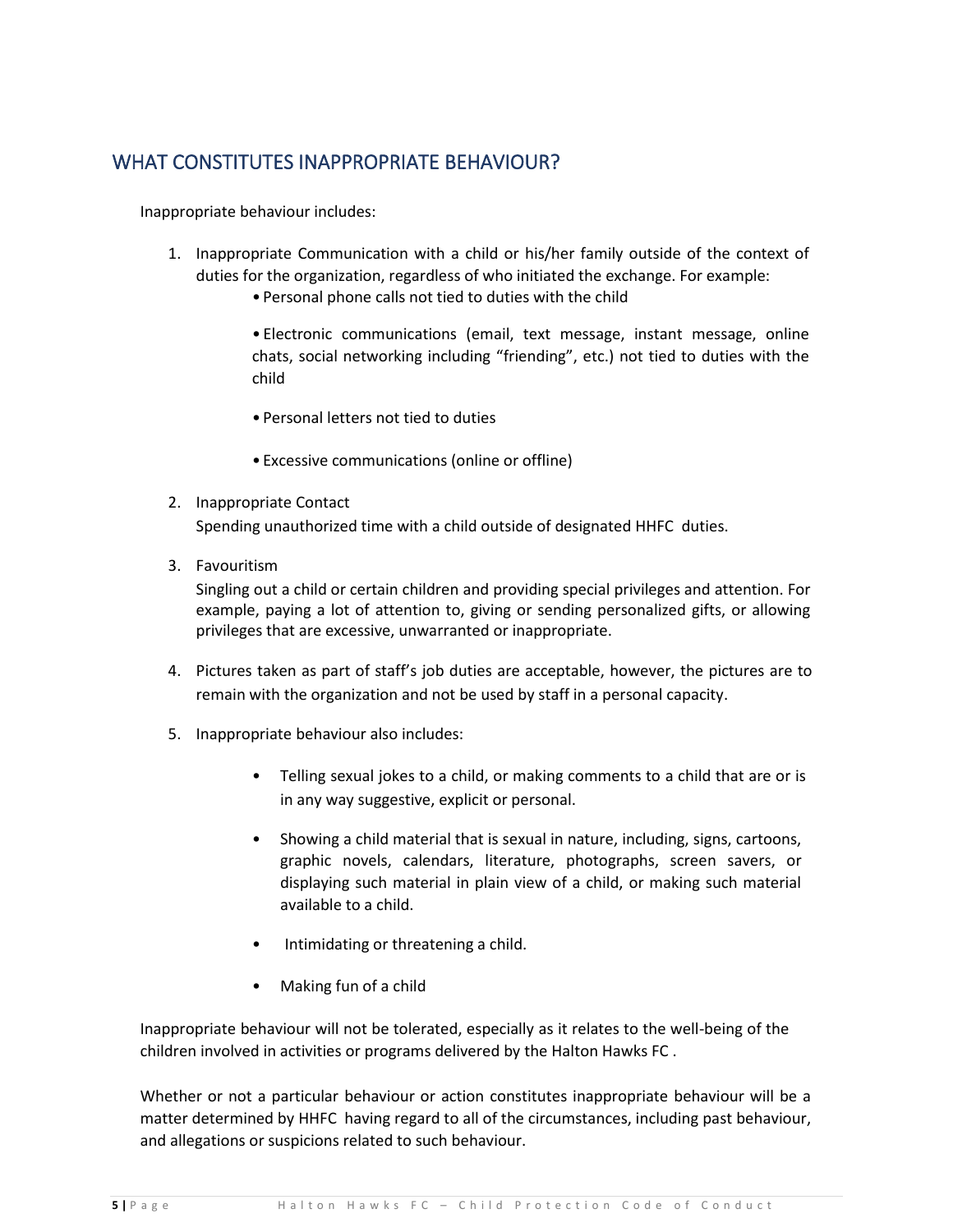#### <span id="page-5-0"></span>REPORTING REQUIREMENTS

All staff must report suspected child sexual abuse, inappropriate behaviour or incidents that they become aware of, whether the behaviour or incidents were personally witnessed or not.

Where to report:

- 1. All allegations or suspicions of potentially illegal behaviour (for example, child sexual abuse) that a staff witnesses first-hand must be promptly reported to police and/or child welfare.
- 2. To ensure the protection of all children in our care, all allegations or suspicions of potentially illegal behaviour that a staff/volunteer learns of must also be promptly reported to police and/or child welfare. Police and/or child welfare will make the determination as to whether the allegation or suspicion requires further investigation.
- 3. All allegations or suspicions of inappropriate behaviour (see above examples), that a staff learns of or witnesses first-hand must be reported to the Disciplinary Chair of the Halton Hawks FC by phone or email or by completing HHFC 's Serious Occurrence Form.

Staff member may learn of potentially illegal or inappropriate behaviour through the child or some other third party, or staff member may witness it first-hand. Examples of the type behaviour staff member may learn of or witness and that staff member must report as set out above includes:

- a) Potentially Illegal behaviour by a Staff of the organization
- b) Potential Illegal behaviour by a third party, such as a Parent, Teacher, Babysitter, Coach, etc.

If staff member is not sure whether the issue he/she has witnessed or heard about involves potentially illegal behaviour or inappropriate behaviour, staff should discuss the issue with the Disciplinary Chair who will support you through the process.

Staff member has an independent duty to report all suspicions of potentially illegal behaviour directly to police and/or child welfare.

Halton Hawks FC Toni Marin – COO Info@hhfc-academy.com

HHFC Serious Occurrence Report Form is appended to this document and it can be found at www.haltonhawksfc.com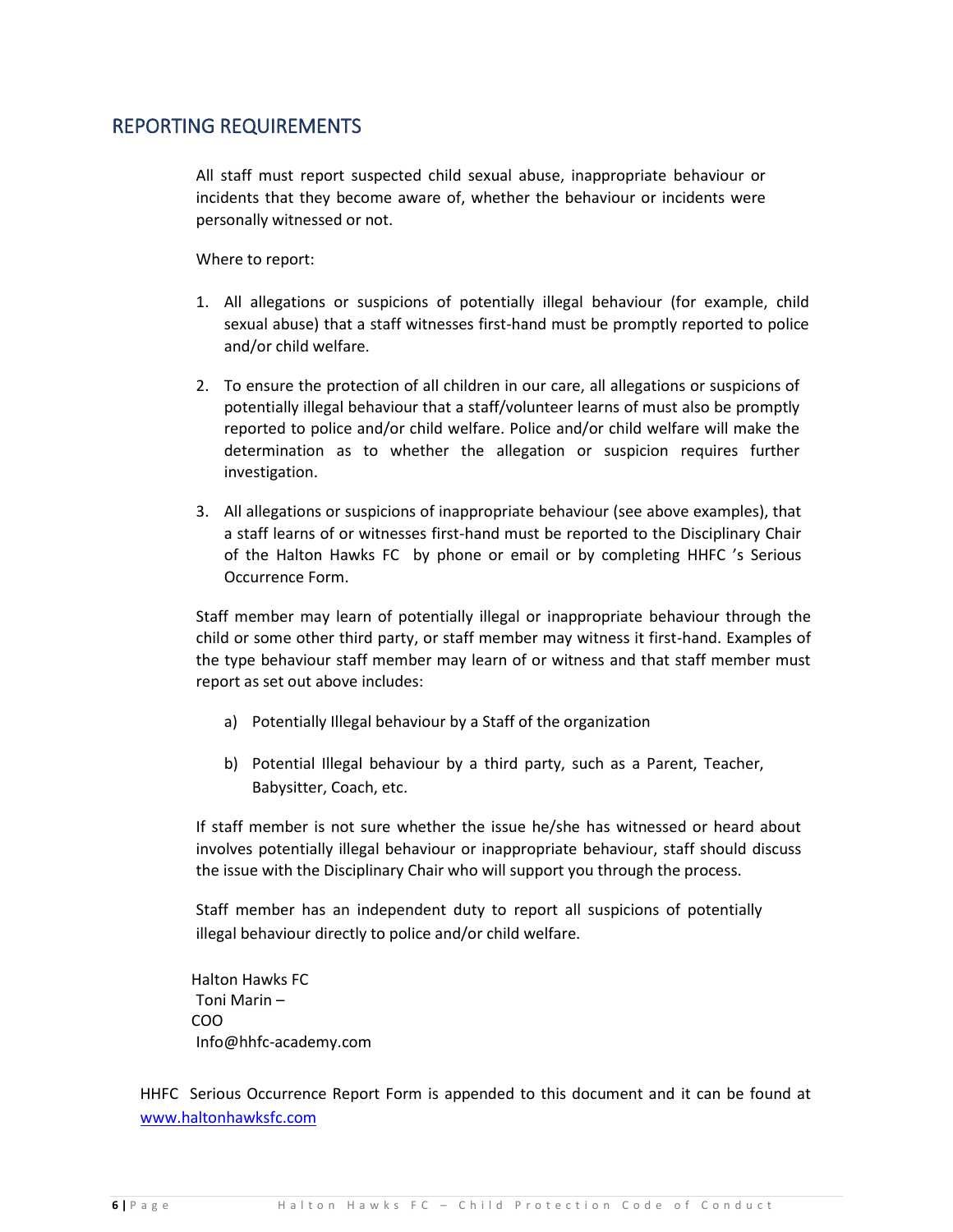## <span id="page-6-0"></span>FOLLOW UP ON REPORTING

When an allegation or suspicion of potentially illegal behaviour is reported, police and/or a child welfare agency will be notified. The Halton Hawks FC will follow up internally as appropriate.

When an allegation or suspicion of inappropriate behaviour is made, the sport organization will follow up on the matter to gather information about what happened and determine what, if any, formal or other disciplinary action is required.

In the case of inappropriate behaviour, if:

- Multiple behaviours were reported
- Inappropriate behaviour is recurring, or
- The reported behaviour is of serious concern the Halton Hawks FC may refer the matter to a child welfare agency or the police.